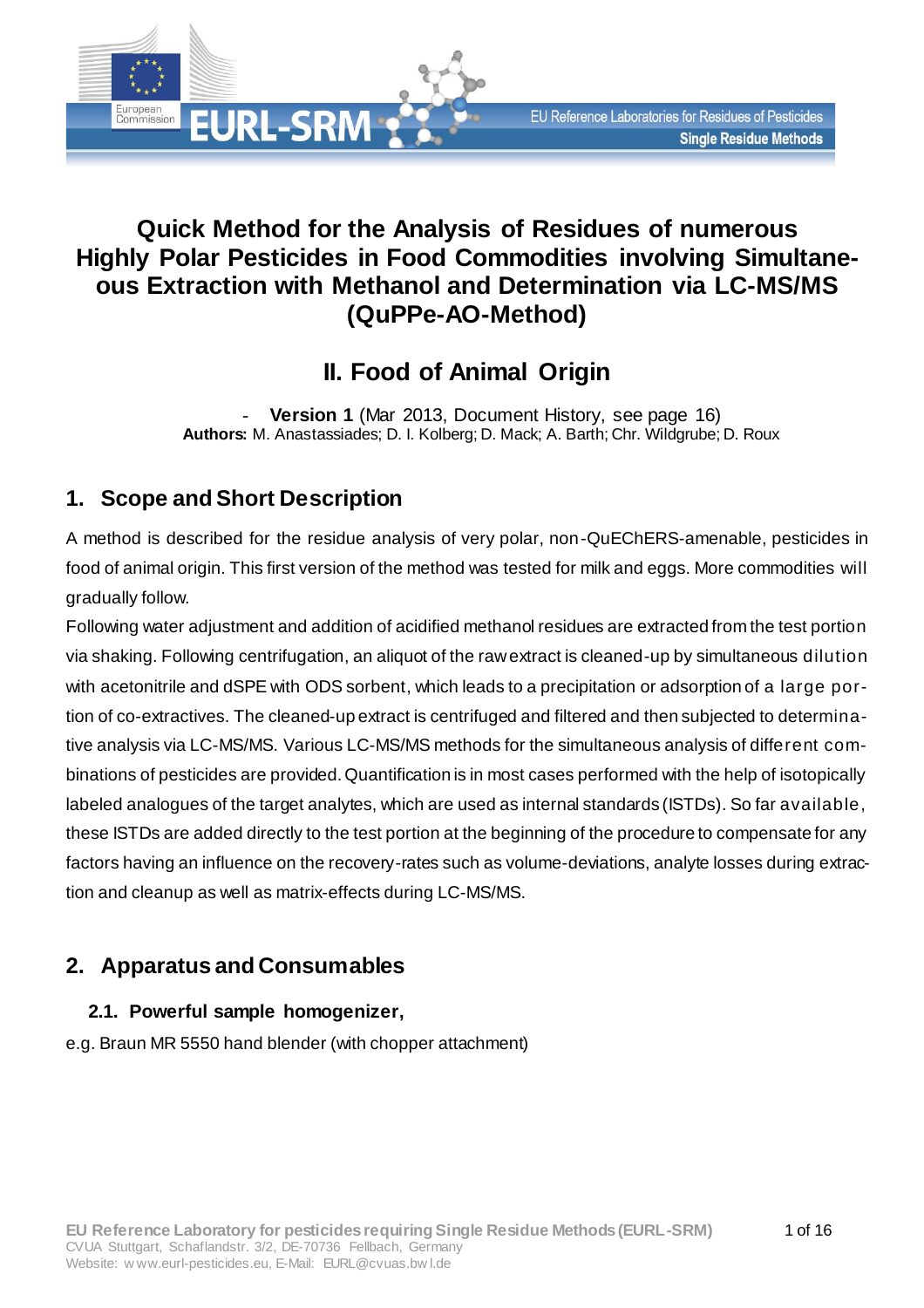

## <span id="page-1-0"></span>**2.2. 50 mL centrifuge tubes with screw caps,**

for the extraction step (**[5.2.1](#page-4-0)**), e.g.: a) disposable 50 mL centrifuge tubes (e.g. Sarstedt / Nümbrecht, Germany, 114x28 mm, PP, article-no. 62.548.004) or b) reusable 50 mL Teflon® centrifuge tubes with screw caps (e.g. Nalgene/Rochester, USA; Oak-ridge, article-no. 3114-0050).

## <span id="page-1-2"></span>**2.3. 10 mL centrifuge tubes with screw caps,**

For the d-SPE step (**[5.2.6](#page-4-1)**), e.g.: disposable 10 mL PP-tubes by Simport/Beloeil (Canada), article-no. T550-10AT

#### **2.4. Automatic pipettes,**

suitable for handling volumes of 10 to 100 μl, 200 to 1000 μl and 1 to 10 ml.

## **2.5. 10 mL solvent-dispenser,**

for the acidified methanol (**[3.6](#page-2-0)**).

## **2.6. Centrifuge,**

suitable for the centrifuge tubes employed in the procedure (**[2.2](#page-1-0)**) and capable of achieving > 3000 g.

#### <span id="page-1-1"></span>**2.7. Syringe filters,**

e.g. polyester filters 0.45 µm pore size.

## **2.8. Syringes**

e.g. 2 or 5 mL disposable polypropylene syringes suitable for the above mentioned filters **[2.7](#page-1-1).**

#### <span id="page-1-3"></span>**2.9. Autosampler vials,**

suitable for LC auto-samplers,

Use plastic vials if pesticides that tend to interact with glass-surfaces are present (e.g. Glyphosate and Ethephon)<sup>1</sup>.

#### *Note:*

- *Such interaction with glass surfaces are more pronounced when solutions have low water content and low acidity.*

l 1The list of compounds requiring plastic vessels might not be comprehensive (this remark applies to the entire document)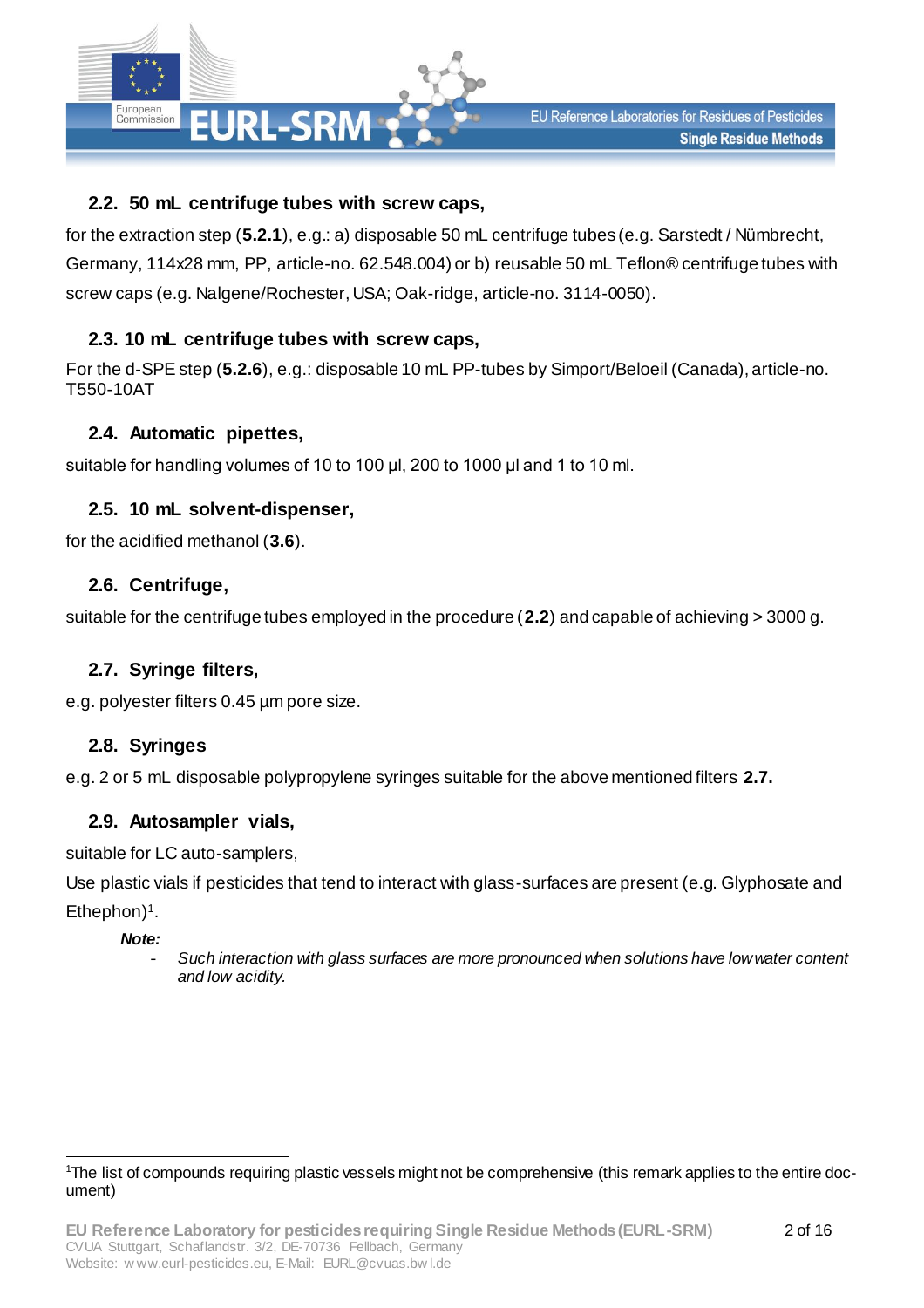

# **2.10. Volumetric flask with stoppers,**

for the preparation of stock and working solutions [\(3.11](#page-3-0) - [3.16](#page-3-1)), e.g. 20 mL; 25 mL; 50 mL, 100 mL glass flasks. Use plastic flasks and stoppers if pesticides that tend to interact with glass-surfaces are present (e.g. Glyphosate and Ethephon).

## **2.11. LC-MS/MS instrumentation,**

See latest version of QuPPe-PO-Method

# **3. Chemicals**

Unless otherwise specified, use reagents of recognized analytical grade. Take every precaution to avoid possible contamination of water, solvents, sorbents, inorganic salts, etc.

## <span id="page-2-3"></span>**3.1. Water (deionized)**

- <span id="page-2-2"></span>**3.2. Methanol (HPLC quality)**
- <span id="page-2-4"></span>**3.3. Acetonitrile (HPLC quality)**
- <span id="page-2-1"></span>**3.4. Formic acid (concentrated; > 95%)**
- **3.5. Acetic Acid (concentrated; >98%)**

## <span id="page-2-0"></span>**3.6. Acidified methanol,**

<span id="page-2-5"></span>pipette 10 mL formic acid (**[3.4](#page-2-1)**) in a 1000 mL volumetric flask and fill up to volume with methanol (**[3.2](#page-2-2)**).

## **3.7. ODS (octadecylsilane) sorbent,**

e.g. Polygoprep 30-300 µm Macherey-Nagel GmbH & Co KG/Düren (Germany), article-no. 711720.100).

## **3.8. Ammonium formate (p.a.)**

for the LC-MS/MS eluent in Method M4

# **3.9. LC-MS/MS mobile phases**

See latest version of QuPPe-PO-Method.

## **3.10. Pesticide Standards,**

of known purity.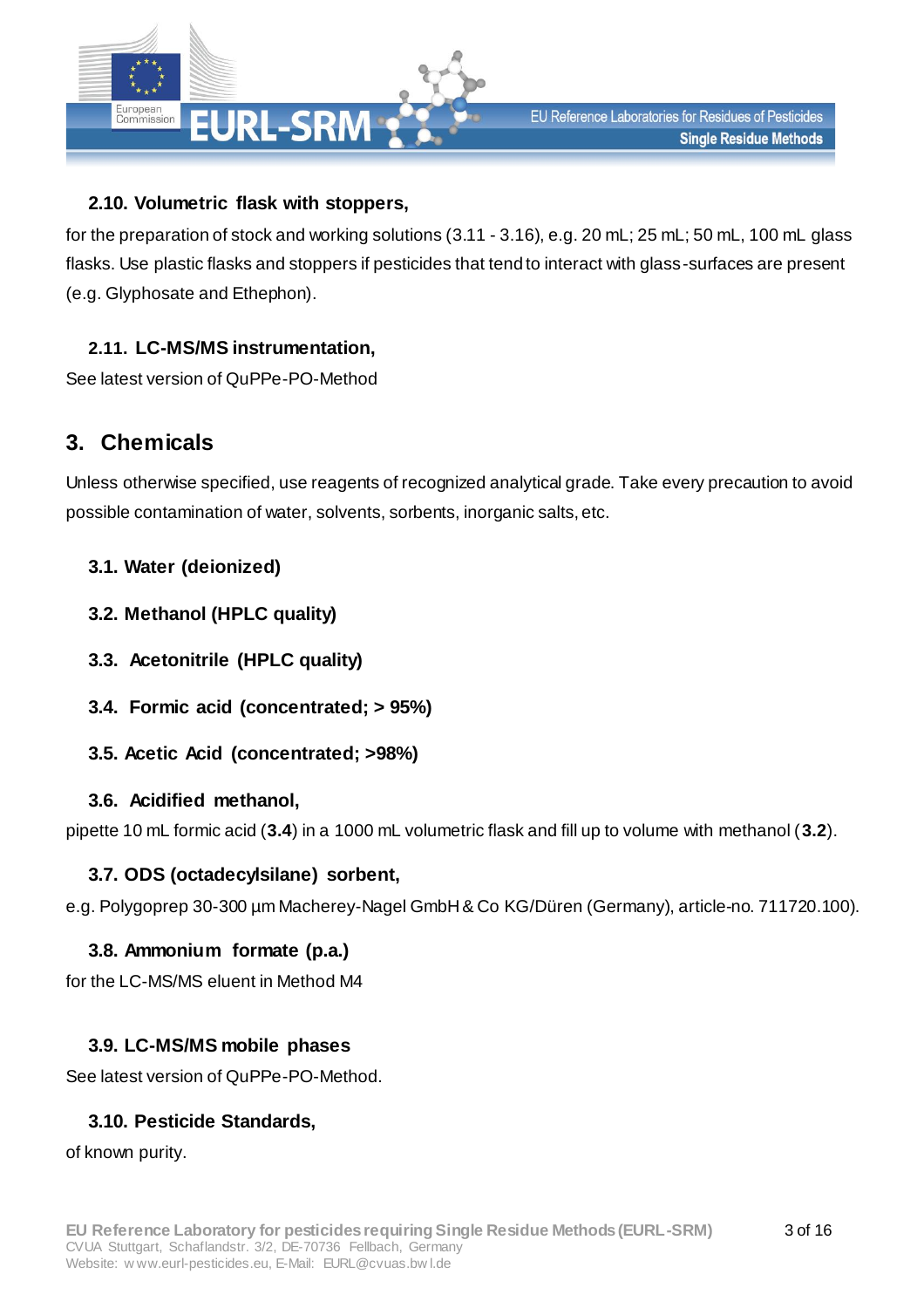

## <span id="page-3-0"></span>**3.11. Pesticide stock solutions,**

See latest version of QuPPe-PO-Method. Use plastic flasks and stoppers if pesticides that tend to interact with glass-surfaces are present (e.g. Glyphosate, Ethephon).

## <span id="page-3-3"></span>**3.12. Pesticide working solutions / mixtures,**

See latest version of QuPPe-PO-Method. Use plastic flasks and stoppers if pesticides that tend to interact with glass-surfaces are present (e.g. Glyphosate, Ethephon).

## **3.13. Internal Standards (ISTDs),**

See latest version of QuPPe-PO-Method.

## **3.14. ISTD Stock solutions,**

See latest version of QuPPe-PO-Method. Use plastic flasks and stoppers if pesticides that tend to interact with glass-surfaces are present (e.g. isotope labeled Glyphosate, Ethephon).

## <span id="page-3-2"></span>**3.15. ISTD-working solution I (ISTD-WS I) for spiking samples prior to extraction,**

See latest version of QuPPe-PO-Method. Use plastic flasks and stoppers if pesticides that tend to interact with glass-surfaces are present (e.g. isotope labeled Glyphosate, Ethephon).

# <span id="page-3-1"></span>**3.16. ISTD-working solution II (ISTD-WS II) for preparation of calibration standards,**

See latest version of QuPPe-PO-Method. Use plastic flasks and stoppers if pesticides that tend to interact with glass-surfaces are present (e.g. isotope labeled Glyphosate, Ethephon).

# **4. Disclaimer**

This method refers to several trade name products and instruments which are commercially available and suitable for the described procedure. This information is given for the convenience of the users of this method and does not constitute an endorsement by the EURL of the products named. The application of this method may involve hazardous materials, operations and equipment. It is the responsibility of the users of this method to establish appropriate safety and health practices prior to use.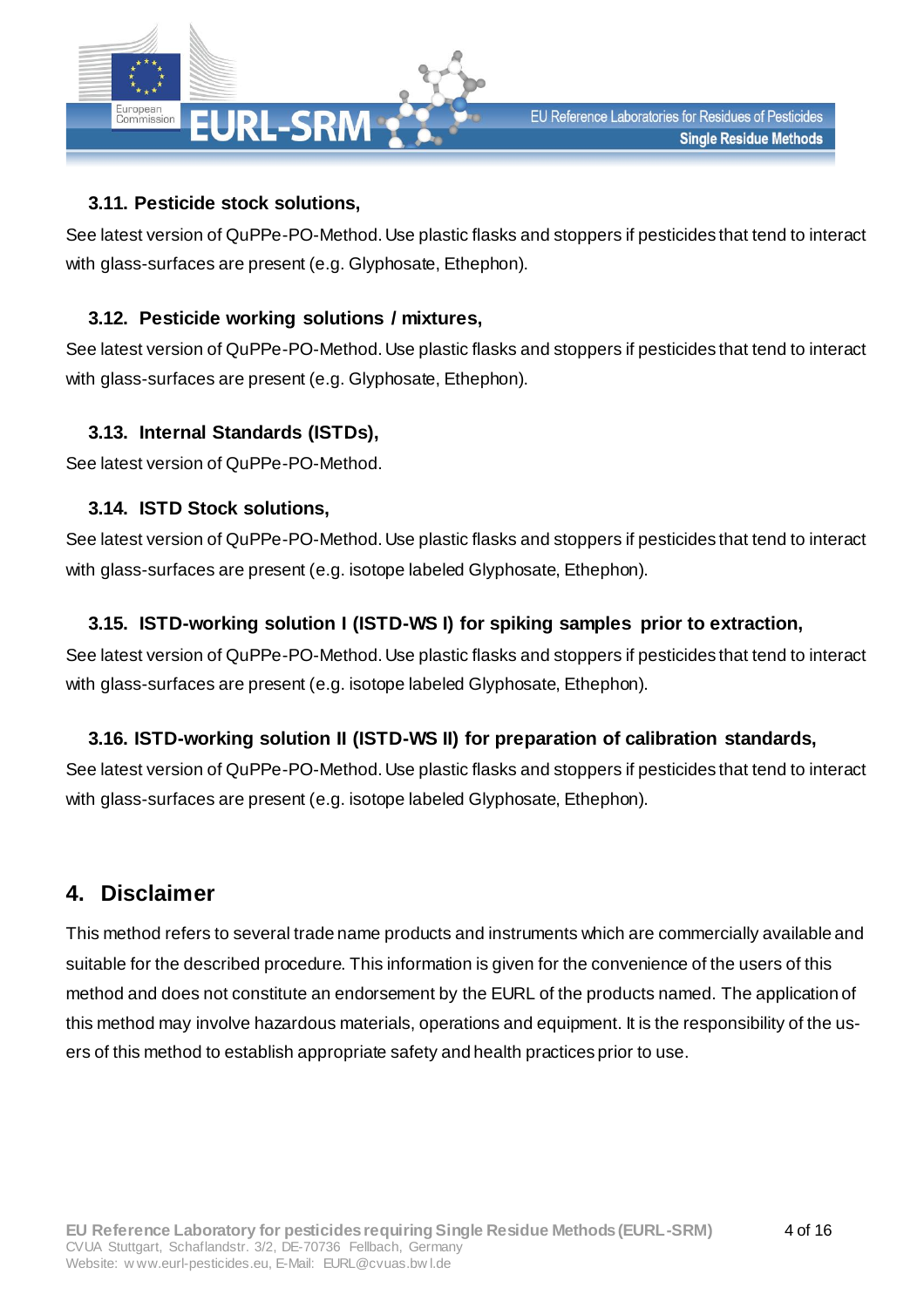

# **5. Procedure**

## <span id="page-4-2"></span>**5.1. Sample preparation**

To obtain representative test-portions from the laboratory sample, proceed as required by the respective regulations and guidelines. Homogenize the eggs with a hand-blender (**[2.1](#page-0-0)**) until a free flowing mixture is obtained. Proceed similarly with non-homogenized milk (e.g. if fat has separated).

## <span id="page-4-5"></span><span id="page-4-0"></span>**5.2. Extraction / Centrifugation / Filtration**

- 5.2.1. Weigh a representative portion (ma) of the sample homogenate (**[5.1](#page-4-2)**) into a 50 mL centrifuge tube  $(2.2)$  $(2.2)$  $(2.2)$ . In case of fresh milk and fresh eggs take 10 g  $\pm$  0.05 g of the homogenized sample.
- <span id="page-4-6"></span>5.2.2. Add water (**[3.1](#page-2-3)**) to a content of ca. 10 g in total. In the case of cow milk (88 % water) add 1.2 g of water and in case of chicken eggs (76% water) add 2.4 g of water.

#### *Notes:*

- *Where no IL-ISTDs are used or where they are added after extract aliquotation, water adjustment is essential. Where the appropriate IL-ISTDs are employed before any aliquotation has taken place water adjustment is less critical and can be skipped for commodities containing ≥80% water.*
- <span id="page-4-4"></span>5.2.3. Add 10 mL acidified methanol (**[3.6](#page-2-0)**) and 50 µL of the ISTD-WS I (**[3.15](#page-3-2)**) containing isotopically la
	- beled analogues of one or more of the analytes of interest (added  $\text{ISTD}$  mass = misto<sup>sample</sup>).

*Notes:*

- *For screening purposes the ISTD can be alternatively added to an aliquot of the final sample extract (see [5.2.10](#page-4-3))*
- 5.2.4. Close the tube and shake vigorously for 1 min by hand or for 5-20 minutes by a mechanical shaker.
- 5.2.5. Centrifuge for 5 min at >3000 g.
- <span id="page-4-1"></span>5.2.6.Transfer a 2 mL aliquot into a 10 mL centrifuge tube with screw cap (**[2.3](#page-1-2)**), which already contains the 2 mL of acetonitrile (**[3.3](#page-2-4)**) and 100 mg of ODS sorbent (**[3.7](#page-2-5)**).
- 5.2.7. Close the tube and shake vigorously for 1 min by hand.
- 5.2.8. Centrifuge (e.g. for 5 min at >3000 g).
- 5.2.9.Filter an aliquot (ca. 3-4 mL) of the extract through a syringe filter (**[2.7](#page-1-1)**) into a sealable storage vessel.
- 5.2.10. Transfer, as required, one or more aliquots (e.g. 1 mL each) into auto-sampler vials (**[2.9](#page-1-3)**)

<span id="page-4-3"></span>*Notes:*

- *The cleaned-up extract will contain ca. 0.25 g sample equivalents per mL extract (if 10 g sample are employed for extraction).*
- *Instead of adding the ISTD at the beginning of the procedure it can be added to an aliquot (e.g. 1 mL) of the final sample extract. This way the added amount of ISTD per sample can be drastically reduced (e.g. 40-fold if added to 1 mL extract). The ISTD added at this step will compensate for ma-*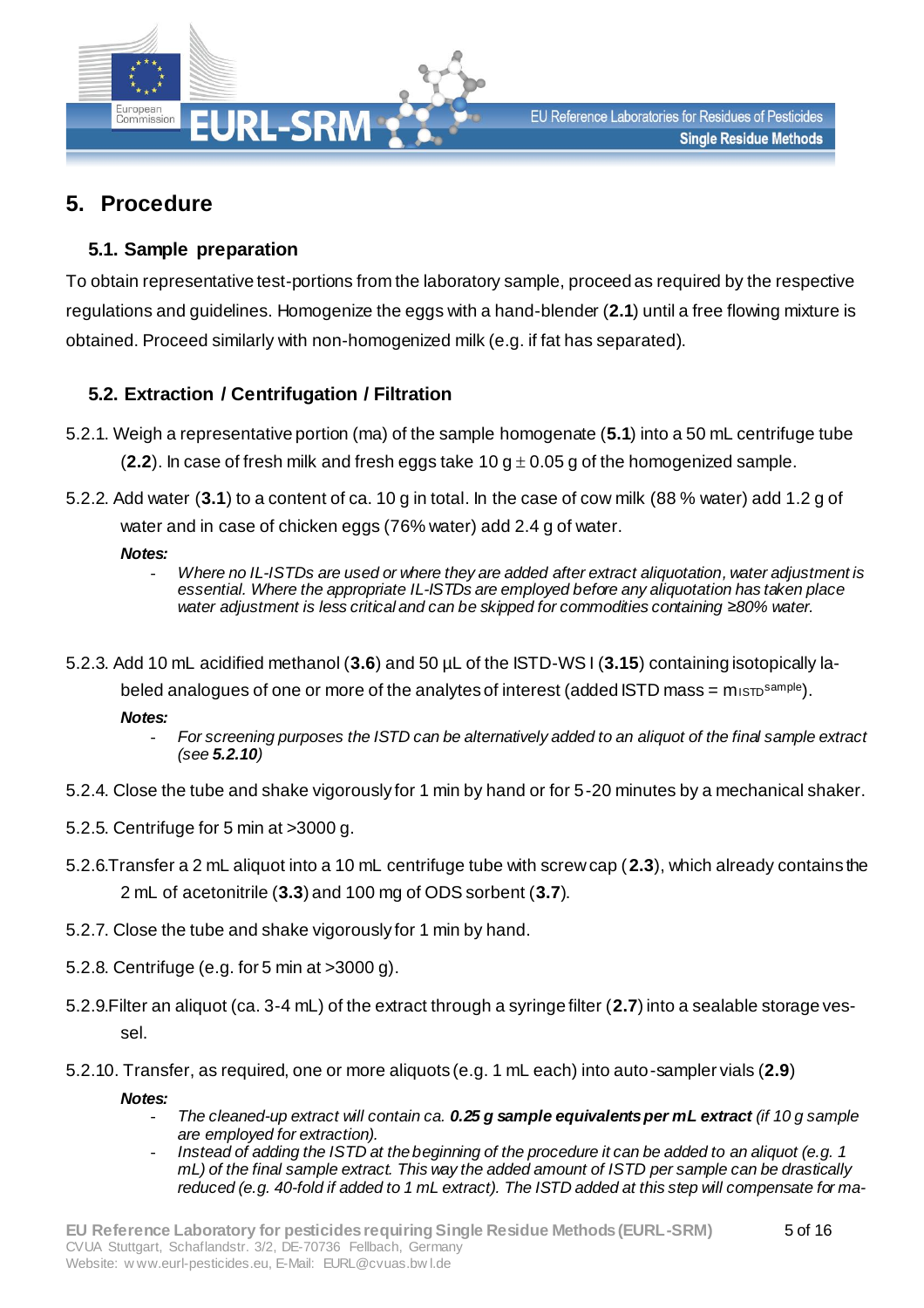

*trix effects including retention-time shifts. The quantitative result should however be considered as tentative. For more accuracy samples should be re-analyzed with the ISTD being added in step [5.2.3](#page-4-4).* 

#### <span id="page-5-0"></span>**5.3. Blank extracts**

Using suitable blank commodities (not containing any detectable residues of the analytes of interest), proceed sample preparation exactly as described under **[5.2](#page-4-5)** but **SKIP THE ADDITION OF ISTDs.**

#### **5.4. Recovery experiments**

See latest version of QuPPe-PO-Method.

#### <span id="page-5-3"></span>**5.5. Preparation of calibration standards**

#### <span id="page-5-1"></span>5.5.1. **Solvent-based calibration standards**

An exemplary pipetting scheme for the preparation of solvent-based calibration standards is shown in **[Ta](#page-6-0)[ble 1](#page-6-0)**. The calculation of the mass-fraction W<sub>R</sub> of the pesticide in the sample, when ISTD is used, is shown in **[5.7.1](#page-11-0)**.

#### *Note:*

- *Where solvent-based calibrations are used the use of IL-ISTDs for quantification is essential as the ISTD compensates for any matrix-related signal suppressions / enhancements.*

#### <span id="page-5-2"></span>5.5.2.**Matrix matched calibration standards**

Transfer suitable aliquots of the blank extract **[\(5.3\)](#page-5-0)** to auto-sampler vials and proceed as shown in **[Table](#page-6-0)  [1](#page-6-0)**.

The calculation of the mass-fraction W<sub>R</sub> of the pesticide in the sample using matrix-matched calibration standards, with and without the use of ISTD, is shown in **[5.7.1](#page-11-0)** and **[5.7.2.1](#page-11-1)** respectively.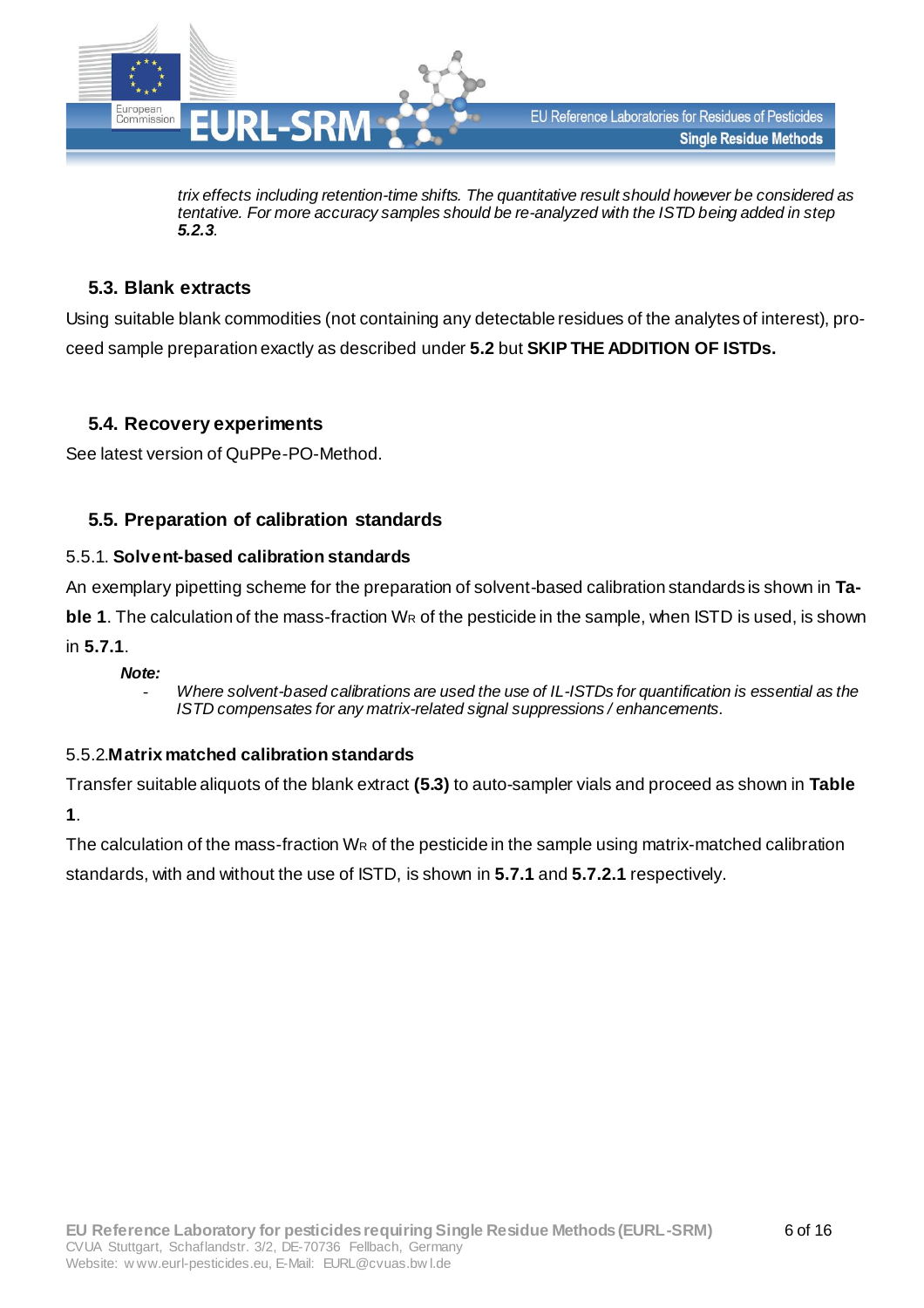

|                                                                                      |                          | <b>Calibration standards</b> |              |                  |                        |              |                |              |                |              |  |
|--------------------------------------------------------------------------------------|--------------------------|------------------------------|--------------|------------------|------------------------|--------------|----------------|--------------|----------------|--------------|--|
|                                                                                      |                          | Solvent based (5.5.1)        |              |                  | Matrix-matched (5.5.2) |              |                |              |                |              |  |
|                                                                                      | using ISTD $1$           |                              |              | without ISTD $5$ |                        |              | using ISTD $1$ |              |                |              |  |
| <b>Calibration levels</b><br>in ug pesticide/mLOR<br>in µg pesticide/ "ISTD-portion" |                          | 0.0125                       | 0.025        | 0.0625           | 0.0125                 | 0.025        | 0.0625         | 0.0125       | 0.025          | 0.0625       |  |
| Corresponding conc. in<br>sample using 10 g test<br>portions (mg/kg)                 |                          | 0.05                         | 0.1          | 0.25             | 0.05                   | 0.1          | 0.25           | 0.05         | 0.1            | 0.25         |  |
|                                                                                      | <b>Pipetting Volumes</b> |                              |              |                  |                        |              |                |              |                |              |  |
| Blank extract (5.3)                                                                  |                          |                              |              |                  | 875 µL                 | 875 µL       | 875 µL         | 825 µL       | 825 µL         | 825 µL       |  |
| 1:1 (v/v) mix of water (3.1)<br>and acidified MeOH (3.6)                             |                          | 925 µL                       | 900 µL       | 825 µL           | $100 \mu L$            | 75 µL        |                | $100 \mu L$  | 75 µL          |              |  |
| Pesticide work-<br>ing solutions<br>$(3.12)^3$                                       | $0.5 \mu g/mL$           | $25$ $\mu$ L                 | $50 \mu L$   | $125$ µL         | $25 \mu L$             | $50 \mu$     | $125$ µL       | $25$ $\mu$ L | $50 \mu L$     | $125$ µL     |  |
| <b>ISTD-WS II (3.16)</b> $^{2,4}$                                                    |                          | $50 \mu L$                   | $50 \mu L$   | $50 \mu L$       | ٠                      |              |                | $50 \mu L$   | $50 \mu L$     | $50 \mu L$   |  |
| Total volume                                                                         |                          | $1000 \mu L$                 | $1000 \mu L$ | $1000 \mu L$     | $1000$ $\mu$ L         | $1000 \mu L$ | $1000 \mu L$   | $1000 \mu L$ | $1000$ $\mu$ L | $1000 \mu L$ |  |

#### <span id="page-6-0"></span>**Table 1:** Exemplary pipetting scheme for the preparation of calibration standards

*<sup>1</sup> When employing IL-ISTDs matrix-matching and volume adjustments are of less importance as the ISTD compensates for any matrix-related signal suppressions / enhancements. Also solvent-based calibrations can be used here. Important is that a) the mass ratio of pesticide and ISTD in the respective calibration standards and b) the ratio between the ISTD mass added to the sample ([5.2.3](#page-4-4)) and the ISTD mass added to the calibration standard(s) ([5.5.1](#page-5-3) and [5.5.2](#page-5-2)) is known and recorded. For convenience the latter mass ratio should be kept constant throughout all calibration levels (e.g. at 40:1 when preparing calibration standards of 1 mL).* 

*<sup>2</sup> One ISTD portion would correspond to the ISTD mass contained in 50 µL ISTD-WS II (the volume added to each calibration standard).*

*<sup>3</sup>The concentration of the pesticide working solution(s) should be sufficiently high to avoid excessive dilution of the blank extract which would result in matrix effect deviations.* 

*<sup>4</sup> For calibration standards of 1 mL it is recommended to prepare the ISTD-WS II [\(3.16](#page-3-1)) by diluting 40-fold the ISTD-WS I [\(3.15\)](#page-3-2). The same volume and pipette as in [5.2.3](#page-4-4) can then be used for the preparation of the calibration standards.*

*<sup>5</sup> Where IL-ISTDs are not available/employed, matrix-matching via matrix-matched standards ([Table 1](#page-6-0)) or the standard additions approach ([5.5.3](#page-7-0)) are particularly important to compensate for matrix effects in measurement. In both cases the final extract is assumed to contain 0.25 g sample/mL (when 10 g sample are used).*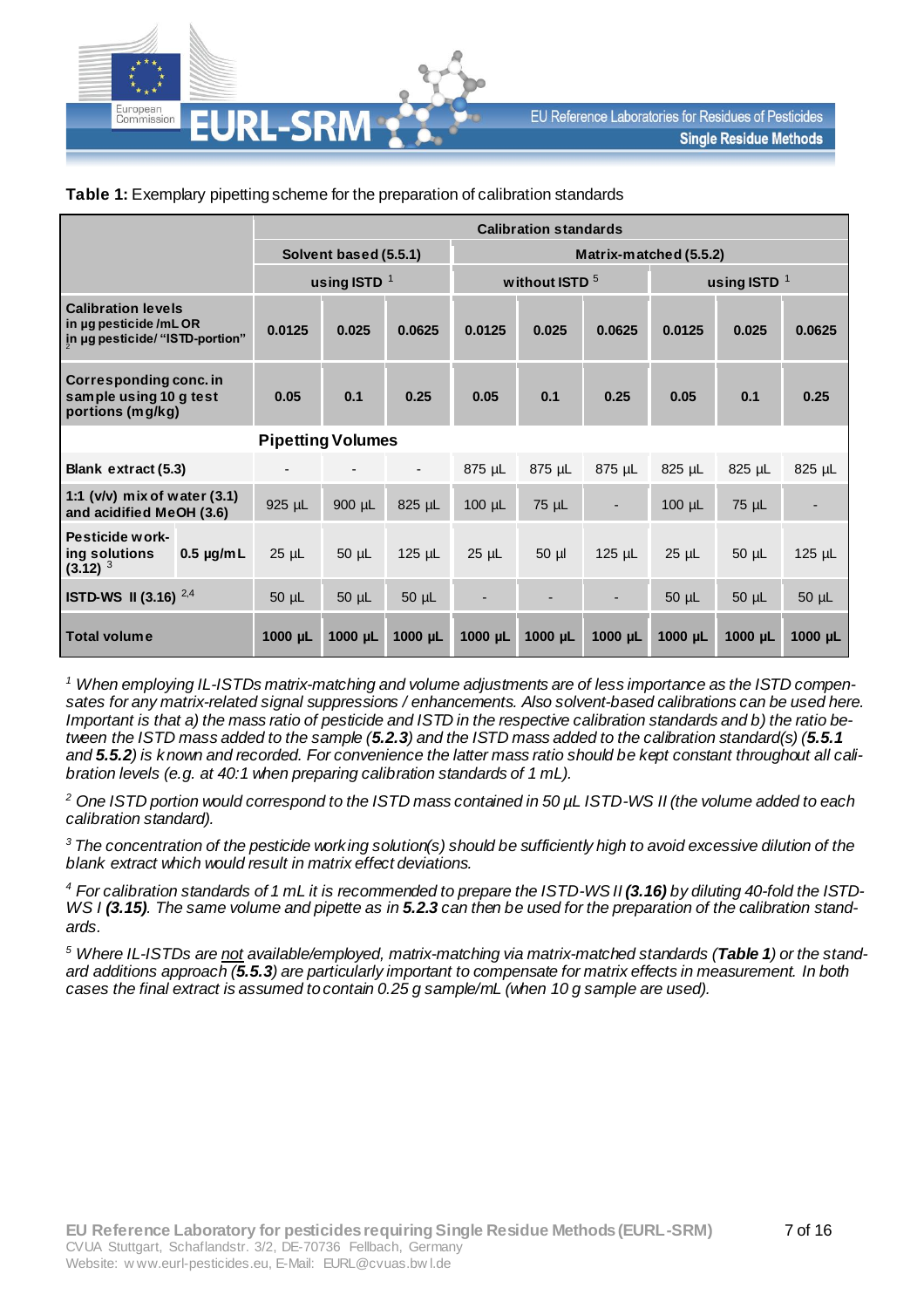

#### <span id="page-7-0"></span>5.5.3.**Standard-Additions-Approach**

Where no appropriate ISTDs are available the method of standard additions is a very effective approach for compensating matrix-induced enhancement or suppression phenomena. As this procedure involves a linear extrapolation it is mandatory that pesticide concentrations and detection signals show a linear relationship throughout the relevant concentration range. The procedure furthermore requires knowledge of the approximate (estimated) residue level in the sample ( $w_{R(exp.)}$ ) as derived from a preliminary analysis.

Prepare 4 vials containing equal portions of the final extract. Three of them should be spiked with increasing amounts of the analyte. The amounts to be added should be chosen to be close to the expected amount of the analytes in the aliquots  $\,m_{pest(exp.)}^{align}$  . It is important to remain within the linear range. Prepare a working solution (**[3.12](#page-3-3)**) of the analyte at a concentration level where e.g. 50 or 100 µL of the solution contain the smallest amount of analyte to be added. Below some examples of standard additions:

Example A: Vial 1) no addition; vial 2) 0.5 x  $m^{aligned}_{pest(exp.)}$ , vial 3) 1 x  $m^{aligned}_{pest(exp.)}$ , and vial 4) 1.5 x  $m^{aligned}_{pest(exp.)}$ ,  $\bf{Example~B:}$  Vial 1) no addition; vial 2) 1 x  $\,m^{aliquot}_{pest(exp.)}$ , vial 3) 2 x  $\,m^{aliquot}_{pest(exp.)}$ , and vial 4) 3 x  $\,m^{aliquot}_{pest(exp.)}$ .

Adjust the volume within all vials by adding the corresponding solvent amounts.

**[Table 2](#page-7-1)** shows a pipetting scheme following Example A. The calculation of the mass fraction of the pesticide in the sample *w<sup>R</sup>* is shown in **[5.7.2.2](#page-12-0)**.

| <b>Additions</b>                                                                     | Vial 1                           | Vial 2    | Vial 3                                                               | Vial 4                           |
|--------------------------------------------------------------------------------------|----------------------------------|-----------|----------------------------------------------------------------------|----------------------------------|
| Volume of final sample extract                                                       | $1000$ µl<br>$(= 0.25$ g sample) | $1000$ µl | $1000$ µl<br>$(= 0.25 \text{ g sample})$ $(= 0.25 \text{ g sample})$ | $1000$ µl<br>$(= 0.25$ g sample) |
| <b>ISTD</b>                                                                          | none                             | none      | none                                                                 | none                             |
| Added volume of pesticide w orking<br>solution containing 1 $\mu$ g/ml (3.12)        | $\overline{\phantom{0}}$         | $50 \mu$  | $100$ $\mu$                                                          | $150$ µl                         |
| Resulting mass ( $m_{pest}^{std \text{ add}}$ ) of pesti-<br>cide added to each vial |                                  | $0.05$ µg | $0.1$ µg                                                             | $0.15 \mu$ g                     |
| Volume of solvent                                                                    | $150$ µl                         | $100$ µl  | $50 \mu$                                                             |                                  |
| <b>Final volume</b>                                                                  | 1150 µl                          | $1150$ µ  | $1150$ µ                                                             | 1150 µl                          |

<span id="page-7-1"></span>**Table 2 :** Exemplary pipetting scheme of a standard additions approach (for a sample extract containing 0.25 g sample equivalents per mL and an estimated residue level ( $w_{R(approw)}$ ) of 0.4 mg/kg (corresponds to 0.1 µg/mL)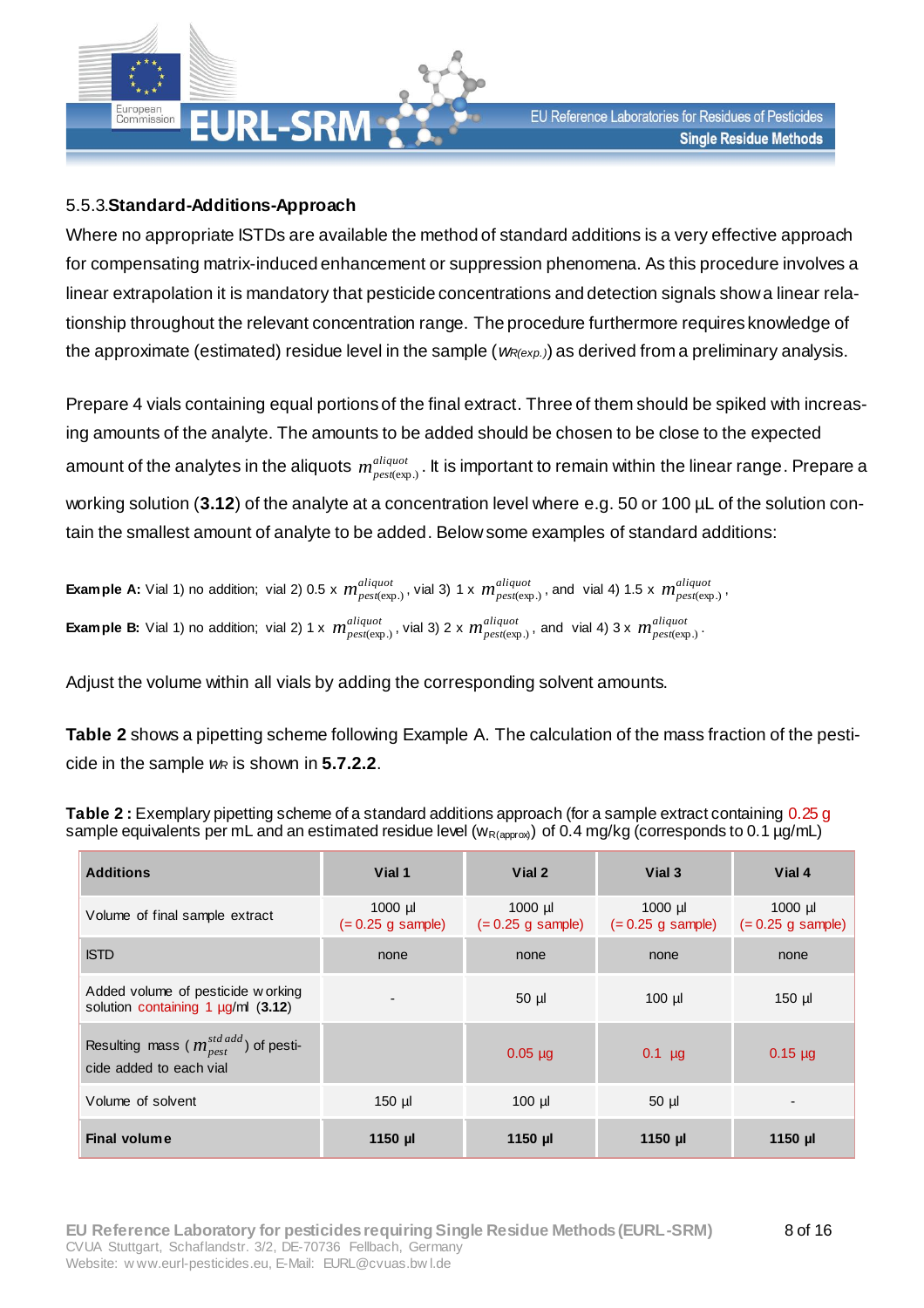

## **5.6. LC-MS/MS Measurement Conditions**

Any suitable LC and MS/MS conditions including those proposed in the QuPPe-PO-Method may be used. For food of animal origin we have so far only tested method M 1.3 and M 4.

## 5.6.1. **Exemplary LC-MS/MS chromatograms (method M1.3)**

**Figure 1:** Chromatograms of Fosetyl, Maleic Hydrazide, HEPA, Ethephon, MPPA, Glyphosate, Glufosinate, N-Acetyl-Glufosinate, at 0.1 µg/mL in MeOH (with 1% formic acid).



**Figure 2:** Chromatograms of Fosetyl, Maleic Hydrazide, HEPA, Ethephon, MPPA, Glyphosate, Glufosinate, N-Acetyl-Glufosinate, at 0.0125 µg/mL in whole cow's milk extract.



**Figure 3:** Chromatograms of Fosetyl-Al, Maleic Hydrazide, HEPA, Ethephon, MPPA, Glyphosate, Glufosinate, N-Acetyl-Glufosinate, at 0.0125 µg/mL in chicken eggs extract.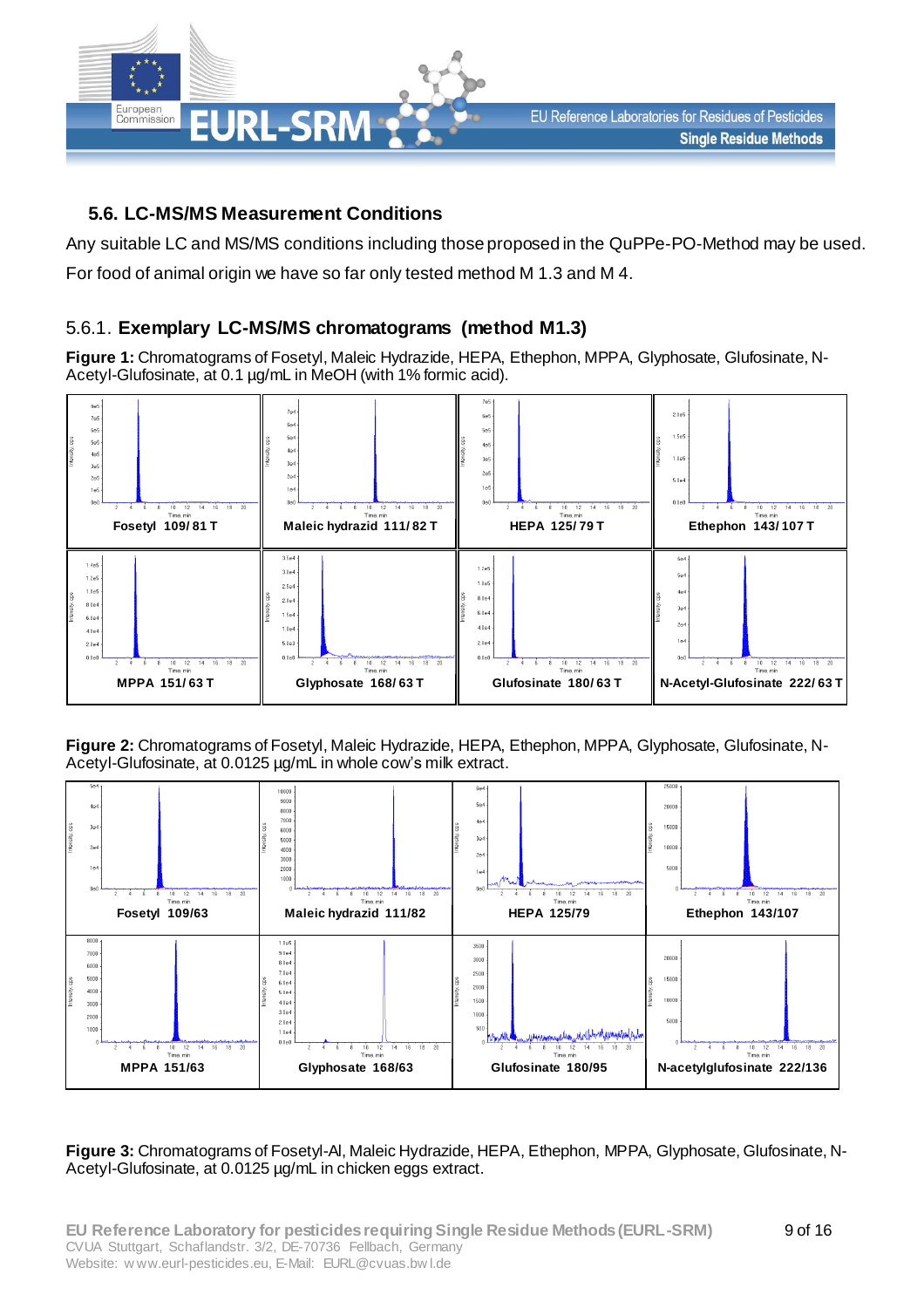

EU Reference Laboratories for Residues of Pesticides **Single Residue Methods** 



## 5.6.2. **Exemplary LC-MS/MS chromatograms (method M4)**

**Figure 4:** Chromatograms of Trimethylsulfonium cation, Nereistoxin, Mepiquat, Chlormequat, Daminozide, Cyromazine, Difenzoquat at 0.1 µg/mL in MeOH (with 1% formic acid).

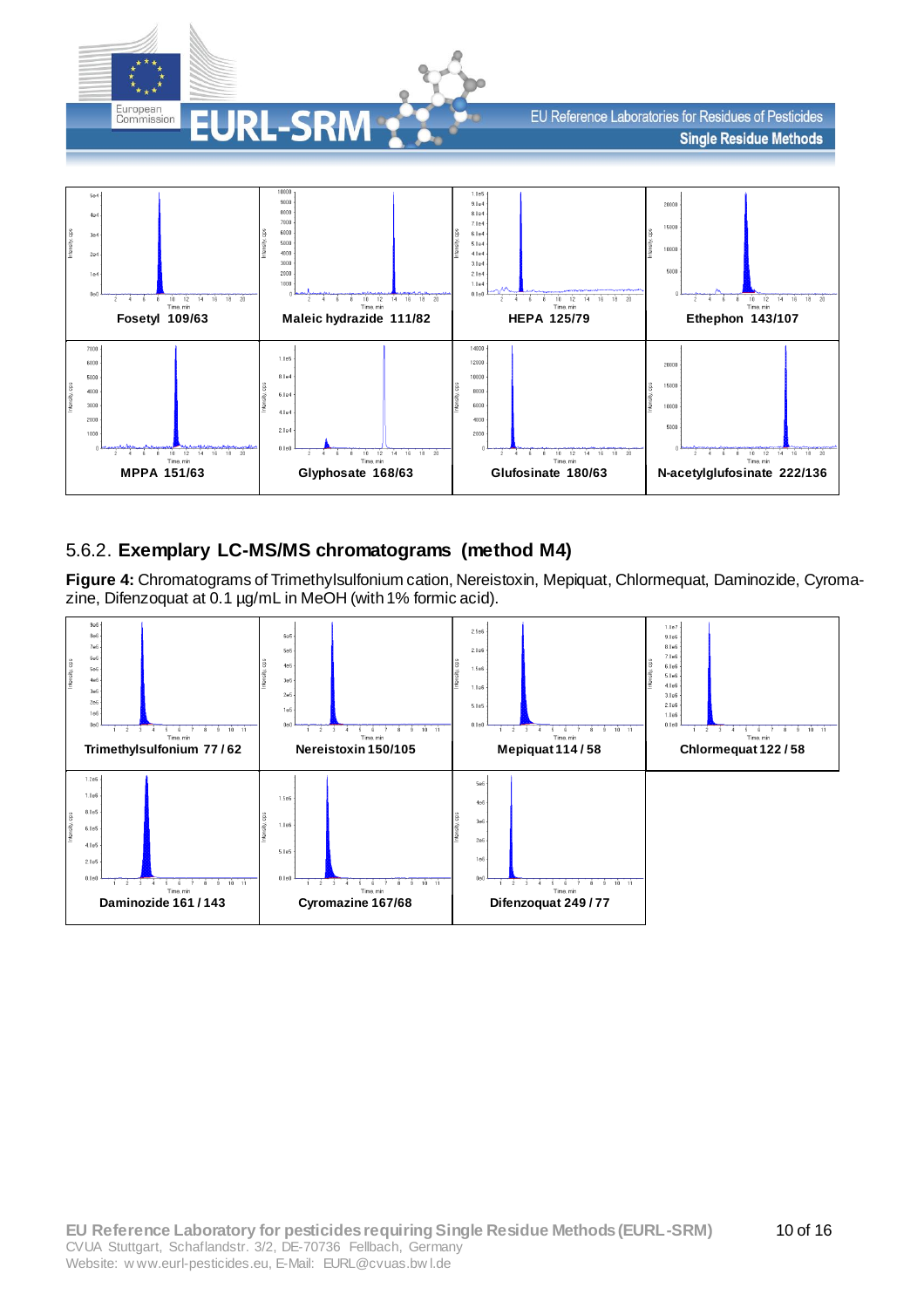





**Figure 6:** Chromatograms of Trimethylsulfonium cation, Nereistoxin, Mepiquat, Chlormequat, Daminozide, Cyromazine, Difenzoquat at 0.0125 µg/mL in chicken eggs extract.

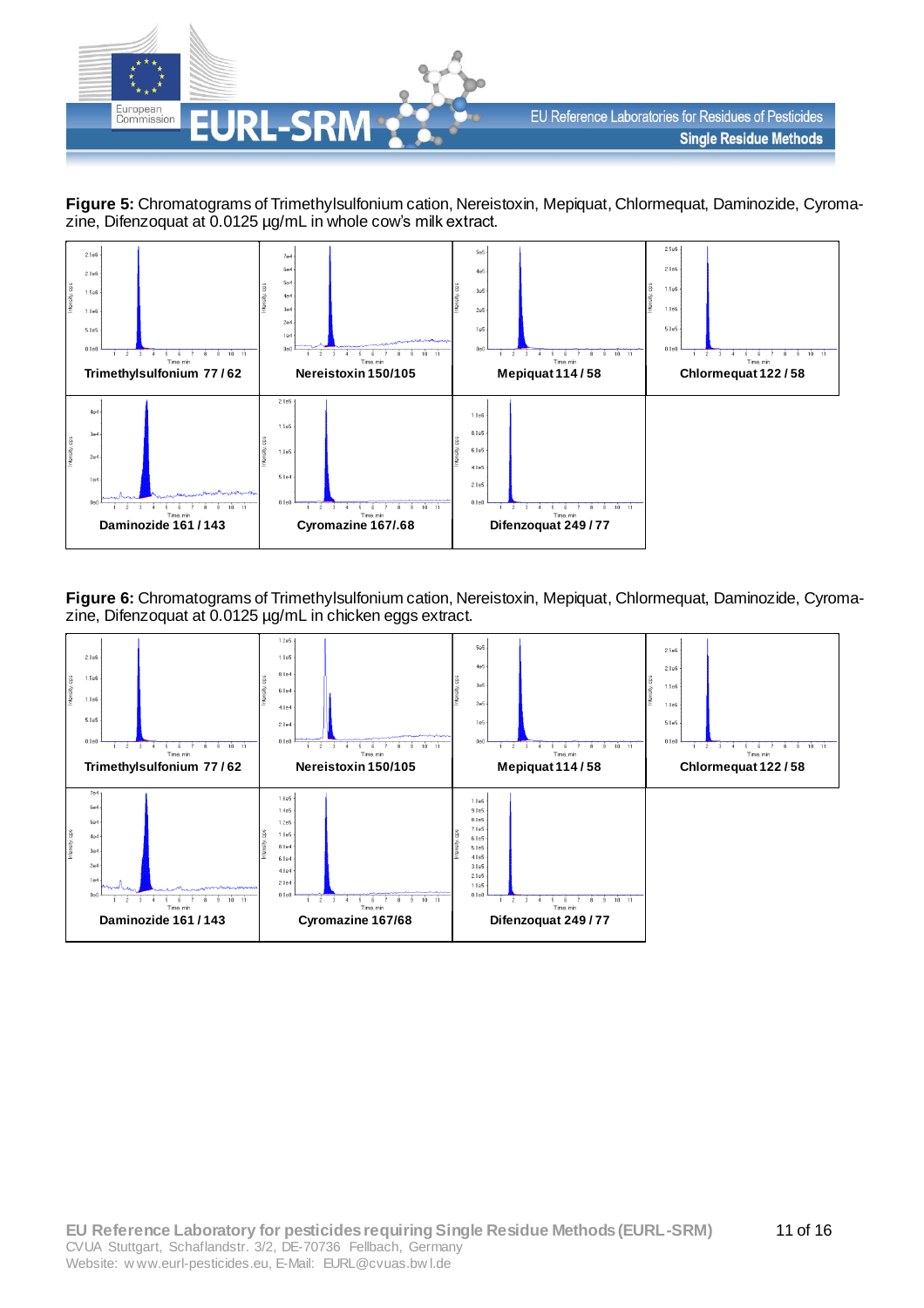

## <span id="page-11-0"></span>**5.7. Calibration and Calculations**

#### 5.7.1. **Using ISTD**

#### **5.7.1.1. Where ISTD is added to the sample before any aliquotation:**

Follow the latest version of QuPPe-PO-Method. To ensure similar concentration of the ISTD is sample extracts and calibration standards it is reasonable to prepare the calibration standards in such a way that the ratio misto<sup>sample</sup> / mistocal mix equals 40 (to account for the final volume of the raw extract of 20 mL and the 1:1 dilution during cleanup). The absolute masses of the ISTD-WS I and II do not need to be necessarily known.

#### **5.7.1.2. Where ISTD is added to an aliquot of the extract**

Follow the latest version of QuPPe-PO-Method. When adding the ISTD to an aliquot of the extract (e.g. 1 mL) it is mandatory to know the exact concentration of matrix-equivalnts per mL extract. If water adjustment is done as described in **[5.2.2](#page-4-6),** the total volume of the raw extract can be assumed to be exactly 20 mL. Considering the 2-fold dilution during the cleanup step 1 mL sample extract will represent 1/40<sup>th</sup> of the test portion (m<sub>a</sub>). The mass of the ISTD to be added to an aliquot (m<sub>ISTD</sub>aliquot) should be scaled according to the aliquot volume used (Valiquot) with the ISTD mass ratio (mistolaliquot / misto<sup>cal mix</sup>) being important for the calculation.

#### 5.7.2. **Not using ISTD**

If no appropriate ISTDs are used it is of high importance to properly compensate for matrix effects. For the compensation of matrix effects matrix-matched calibrations (**[5.5.2](#page-5-2)**) and the standard additions approach (**[5.5.3](#page-7-0)**) are recommended. In both cases the assumption is made that the total volume of the raw sample extract is exactly 20 mL, which is then diluted by a factor of 2. Adjustment of the water content (and extract volume) in the sample is thus paramount.

#### **5.7.2.1. Calculations when employing matrix-matched calibration without ISTD**

<span id="page-11-1"></span>Follow the latest version of QuPPe-PO-Method.

In the formula multiply *Vend* by two to account for the 2-fold dilution in the cleanup step.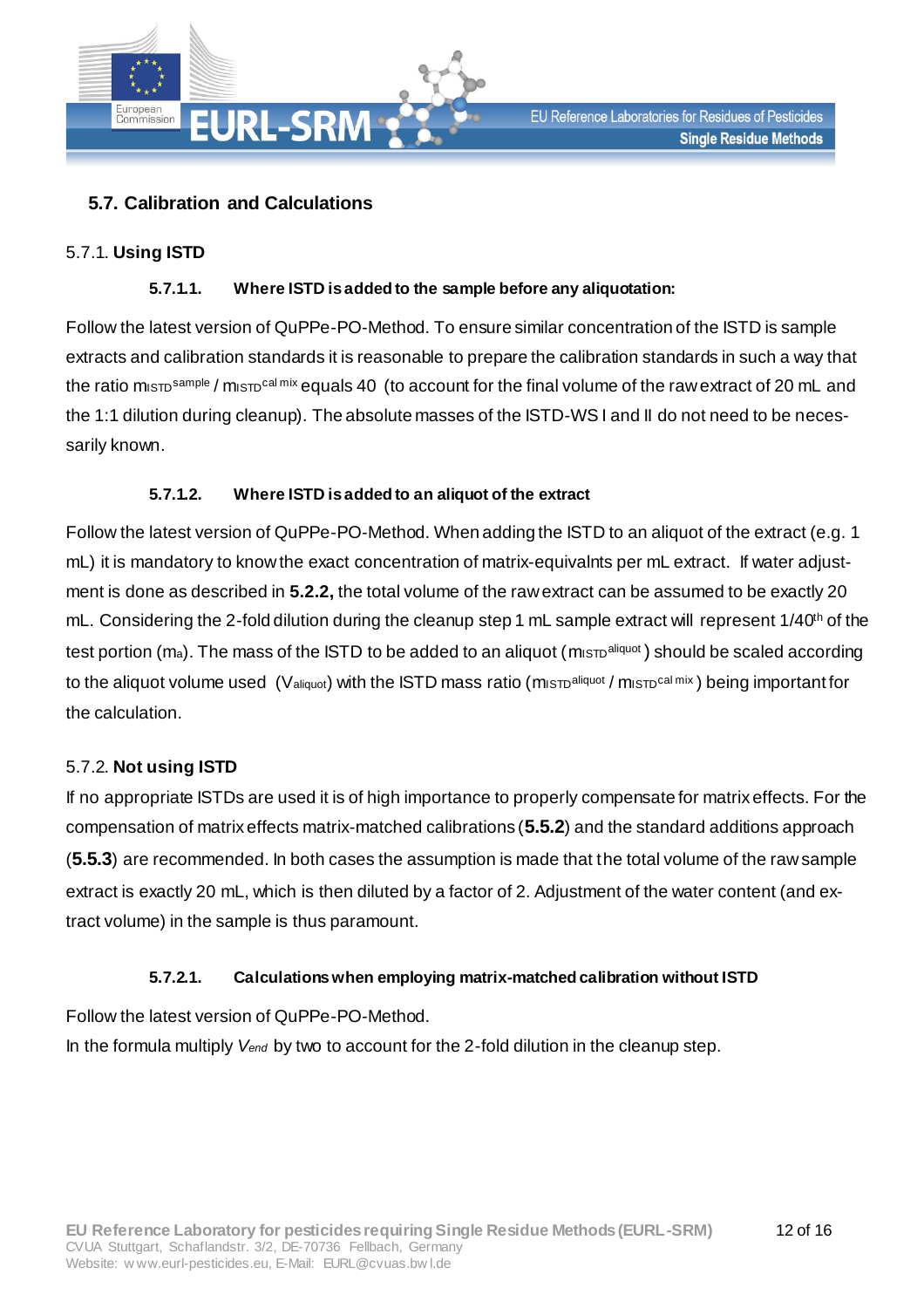

#### **5.7.2.2. Calculations when employing the standard additions approach**

<span id="page-12-0"></span>The standard additions approach is the method of choice where no appropriate IL-ISTD is available. This approach typically compensates matrix effect better than matrix-matched calibrations (**[5.5.2](#page-5-2)**). The mass fraction of the pesticide in the sample (*wR*) is calculated via linear regression as shown in the latest version of QuPPe-PO-Method.

In the formula multiply *Vend* by two to account for the 2-fold dilution in the cleanup step.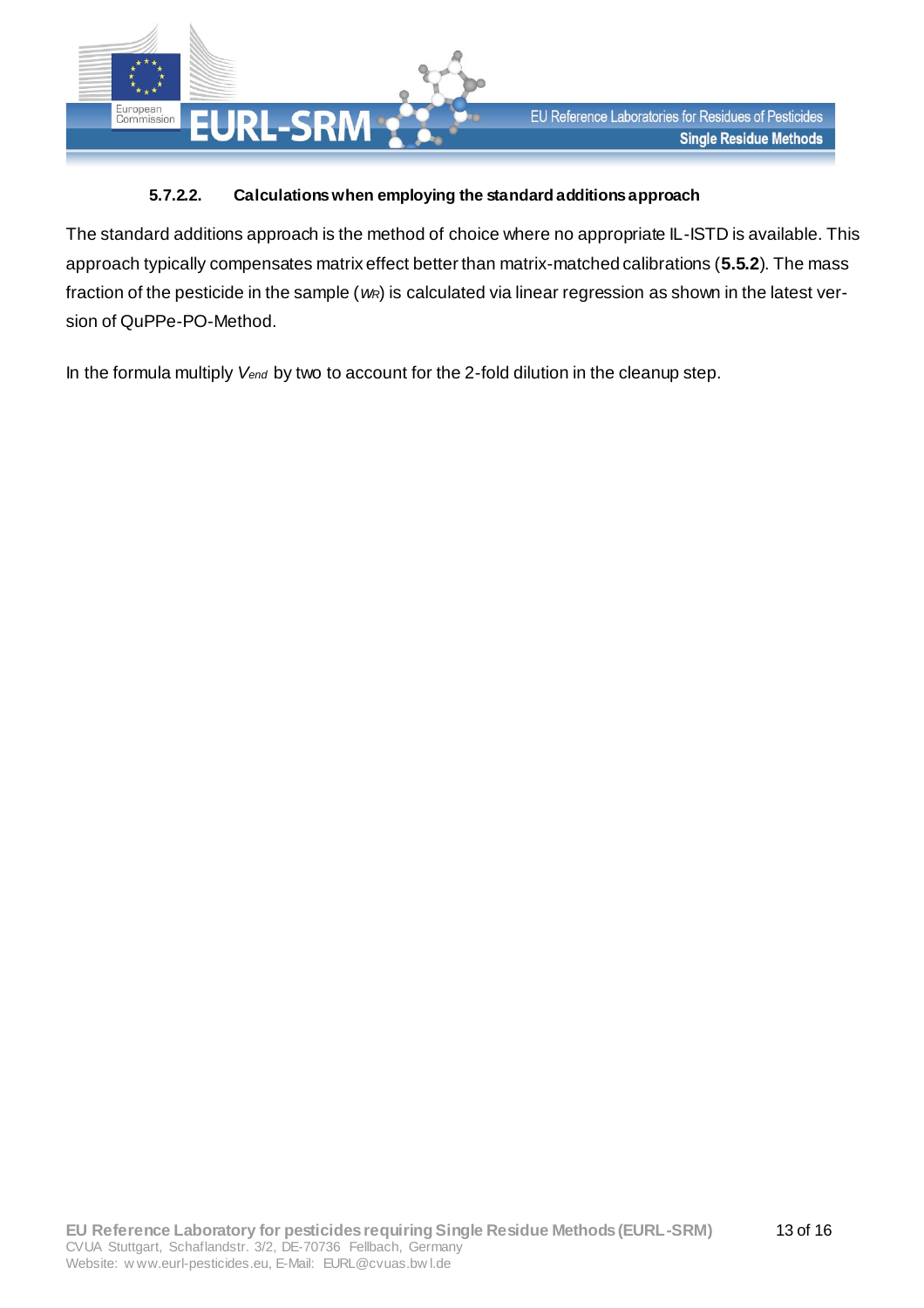

#### **5.8. Validation Data**

## 5.8.1.**Method 1.3 ( "Glyphosate & Co")**

**Table 3 :** Recoveries of analytes of method M1.3 in milk and eggs.

| Compound                | <b>ISTD</b> used | $\mathbf n$ | Recovery 0.1 mg/kg<br>in whole cow milk |                | Recovery 0.1 mg/kg<br>in chicken eggs |                |  |
|-------------------------|------------------|-------------|-----------------------------------------|----------------|---------------------------------------|----------------|--|
|                         |                  |             | Recovery mean<br>$[\%]$                 | <b>RSD [%]</b> | Recovery mean<br>$[\%]$               | <b>RSD [%]</b> |  |
| <b>Fosetyl</b>          | Yes              | 5           | 99                                      | 1.9            | 104                                   | 1.9            |  |
| <b>Maleic hydrazide</b> | Yes              | 5           | 106                                     | 3.6            | 107                                   | 4.5            |  |
| <b>HEPA</b>             | Yes              | 5           | 105                                     | 1.2            | 102                                   | 3.2            |  |
| Ethephon                | Yes              | 5           | 99                                      | 4.0            | 114                                   | 4.4            |  |
| <b>MPPA</b>             | Yes              | 5           | 103                                     | 4.7            | 100                                   | 7.7            |  |
| Glyphosate              | Yes              | 5           | 196                                     | 9.6            | 117                                   | 1.0            |  |
| Glufosinate             | Yes              | 5           | 94                                      | 8.5            | 100                                   | 4.1            |  |
| N-Acetyl-Glufosinate    | Yes              | 5           | 103                                     | 1.9            | 104                                   | 3.0            |  |

#### 5.8.2.**Method 1.4 ( "PerChloPhos")**

**Table 4 :** Recoveries of analytes of method M1.4 in milk.

| Compound               | ISTD used | $\mathbf n$ | Recovery 0.02 mg/kg<br>in whole cow milk |                | Recovery 0.05 mg/kg<br>in whole cow milk |                |  |
|------------------------|-----------|-------------|------------------------------------------|----------------|------------------------------------------|----------------|--|
|                        |           |             | Recovery mean<br>[%]                     | <b>RSD [%]</b> | <b>Recovery mean</b><br>[%]              | <b>RSD [%]</b> |  |
| <b>Phosphonic acid</b> | Yes       | 5           | 103.3                                    | 3.58           | 98.8                                     | 2.85           |  |
| Perchlorate            | Yes       | 5           | 104.0                                    | 3.25           | 96.6                                     | 2.37           |  |
| <b>Chlorat</b>         | Yes       | 5           | 102.4                                    | 3.71           | 96.9                                     | 2.64           |  |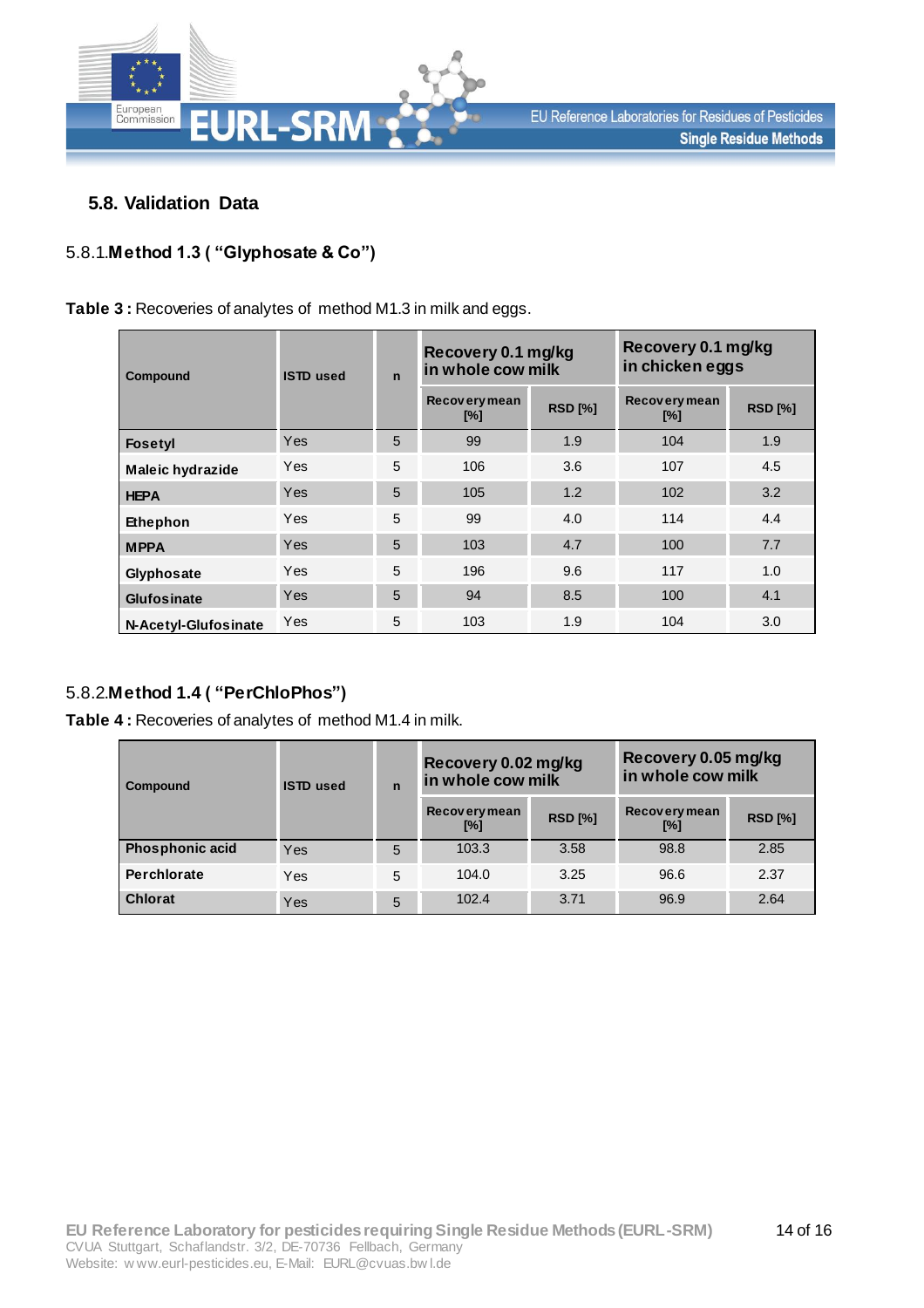

## 5.8.3. **Method 4 ("Quats & Co")**

**Table 5 :** Recoveries of analytes of Method M4 in milk and eggs.

|                    | <b>ISTD</b> used        | $\mathbf n$ | Recovery 0.1 mg/kg<br>in milk |                | Recovery 0.1 mg/kg<br>in eggs |                |  |
|--------------------|-------------------------|-------------|-------------------------------|----------------|-------------------------------|----------------|--|
|                    |                         |             | Recovery mean<br>$[\%]$       | <b>RSD [%]</b> | Recovery mean<br>$[\%]$       | <b>RSD [%]</b> |  |
| Trimethylsulfonium | No, (matrix<br>matched) | 5           | 99                            | 0.7            | 90                            | 1.1            |  |
| <b>Nereistoxin</b> | Yes                     | 5           | 98                            | 1.8            | 98                            | 2.8            |  |
| <b>Mepiquat</b>    | Yes                     | 5           | 98                            | 2.1            | 100                           | 1.4            |  |
| Chlormeguat        | Yes                     | 5           | 102                           | 1.5            | 98                            | 1.7            |  |
| Dam inozide        | Yes                     | 5           | 90                            | 3.7            | 91                            | 7.2            |  |
| Cyromazine         | Yes                     | 5           | 100                           | 0.8            | 104                           | 2.4            |  |
| <b>Difenzoquat</b> | No, (matrix<br>matched) | 5           | 92                            | 2.4            | 78                            | 1.6            |  |

# **6. References**

Anastassiades, M and Mack, D (2008); New Developments in the Analysis of Pesticides Typically not Covered by Multiresidue Methods; European Pesticide Residue Workshop, EPRW 2008, Berlin, oral presentation O1, Book of Abstracts

Kolberg DI, Mack D, Anastassiades M, Hetmanski MT, Fussell RJ, Meijer T, Mol HG. Anal Bioanal Chem. 404(8):2465-74 (2012); Development and independent laboratory validation of a simple method for the determination of paraquat and diquat in potato, cereals and pulses

Alder L. and Startin J. R. (2005); Determination of Chlormequat and Mepiquat in Foods by Liquid Chromatography/Mass Spectrometry or Liquid Chromatography/Tandem Mass Spectrometry: Interlaboratory Study; Journal of AOAC International Vol. 88, No. 6: 1762-1776

Vahl, M. et al. (1998); Analysis of Chlormequat residues in grain using liquid chromatography-mass spectrometry (LC-MS/MS); Fresenius J Anal Chem 361:817-820